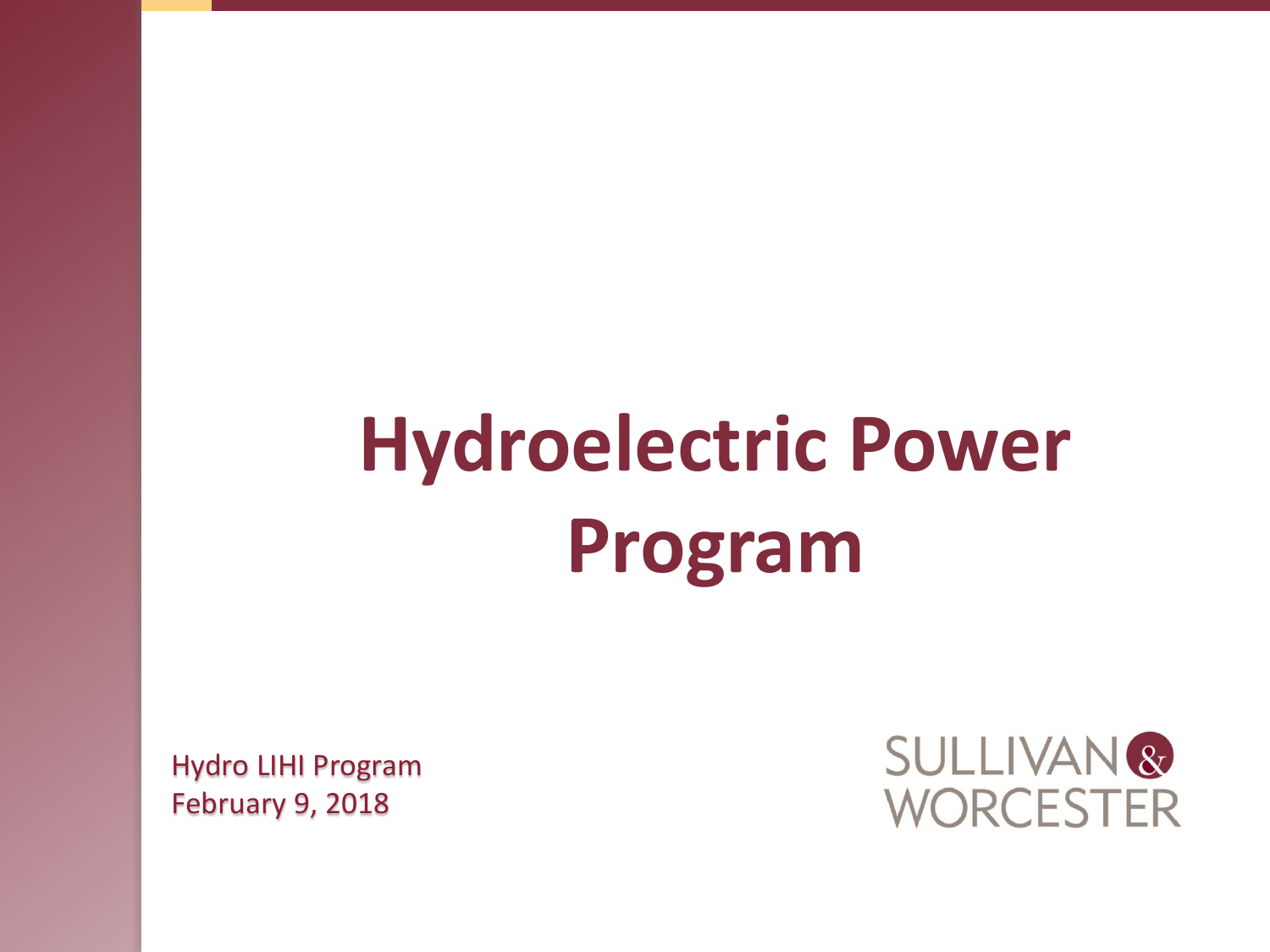# **CURRENT EVENTS CREATE CURRENT OPPORTUNITIES**

The current clean and renewable energy development opportunities in Massachusetts (and the region) are affected by the following:

- New Hampshire denied Northern Pass a permit, thereby jeopardizing Massachusetts' ability to meet the Global Warming Solution Act's mandate with 1,090 MW of hydroelectric power from Canada.
- Small hydro is a small business opportunity that should appeal to the current federal administration, including FERC's Neil Chatterjee.
- Smarter grids accommodate smaller distributed energy sources
- The cost of storage and solar is coming down fast.
- New Englanders oppose heating and electrical generation by fossil fuels.
- The perception that Massachusetts needs pipelines to meet peak demand is erroneous.

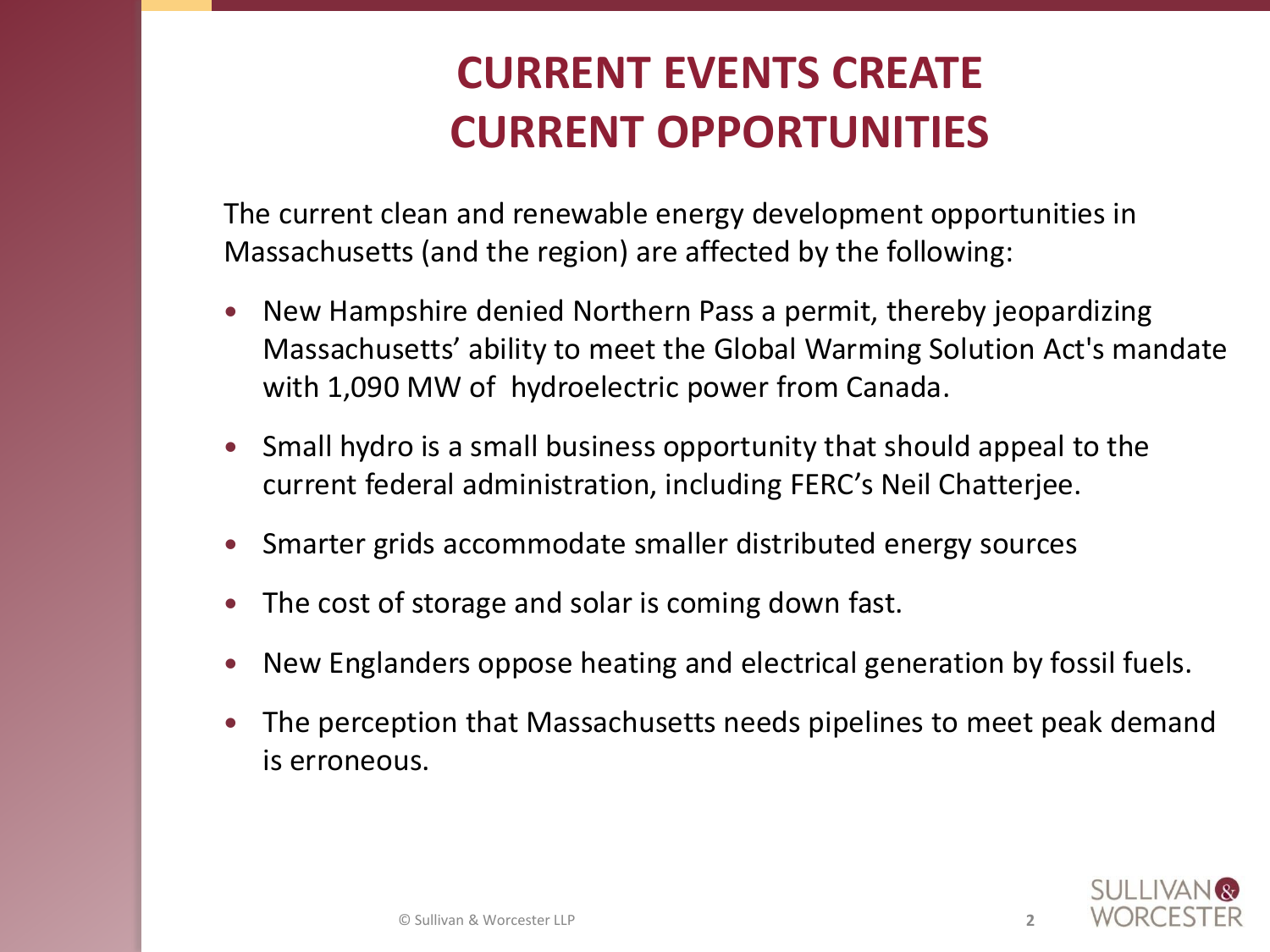### **A HYPOTHETICAL SOLUTION**

A hypothetical distributed hybrid hydro/solar/storage energy system lets us discuss:

(1) the state and FERC barriers to implementation and

(2) its ability to contribute to a **base peak** energy source.

We can call it an "**Underutilized Hydro Resource and Base Peak Energy Aggregation Development Proposal**"

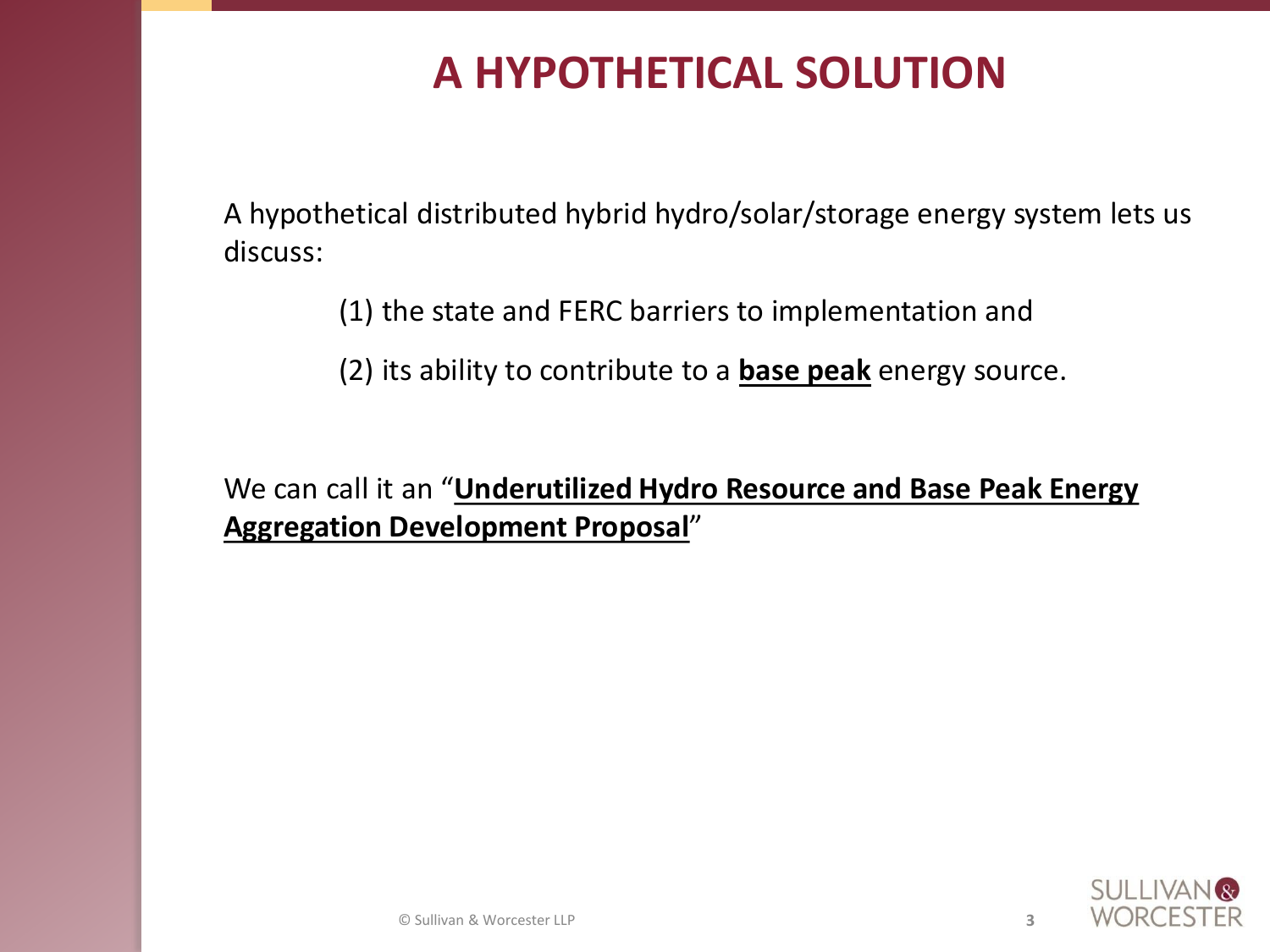

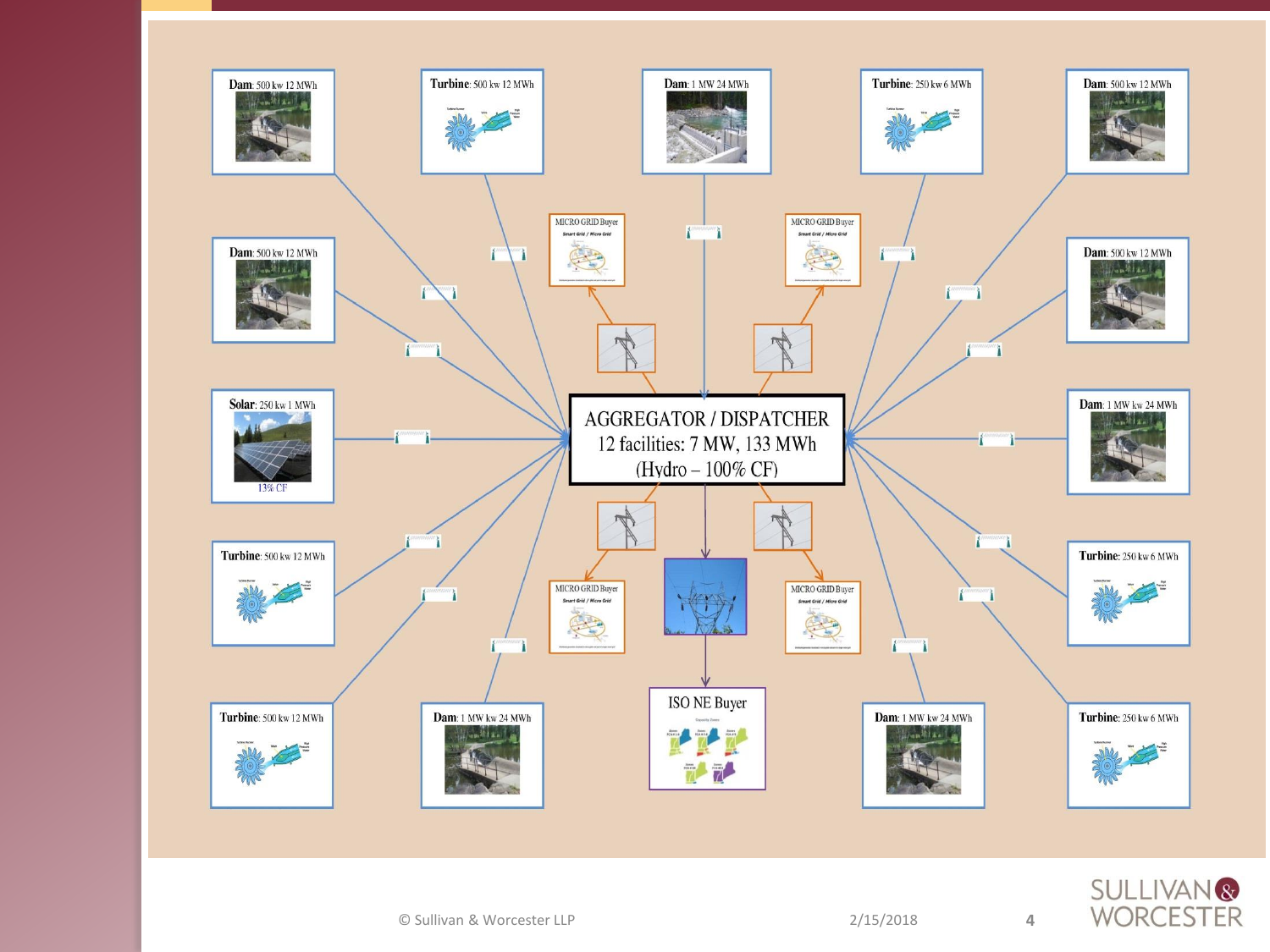#### **PERTINENT DRIVING FACTORS**

- Capturing and using energy from a hydro facility 24-7 and from a solar facility during the day that exceeds daily current needs
- Using that energy when cost effective behind the meter, including for accessible micro grids
- Using existing (and lobbying for new) FERC, ISO NE and state regulations to be able to discharge battery stored hydro- and solar-sourced power into the ISO NE grid and to reduce the upfront and soft costs
- Aggregating the stored excess energy from multiple hydro- and solarbattery augmented sources
- Selling and dispatching that stored excess energy to ISO NE at satisfy peak demand and price
- Improving aggregator and dispatcher access to purchasers or users

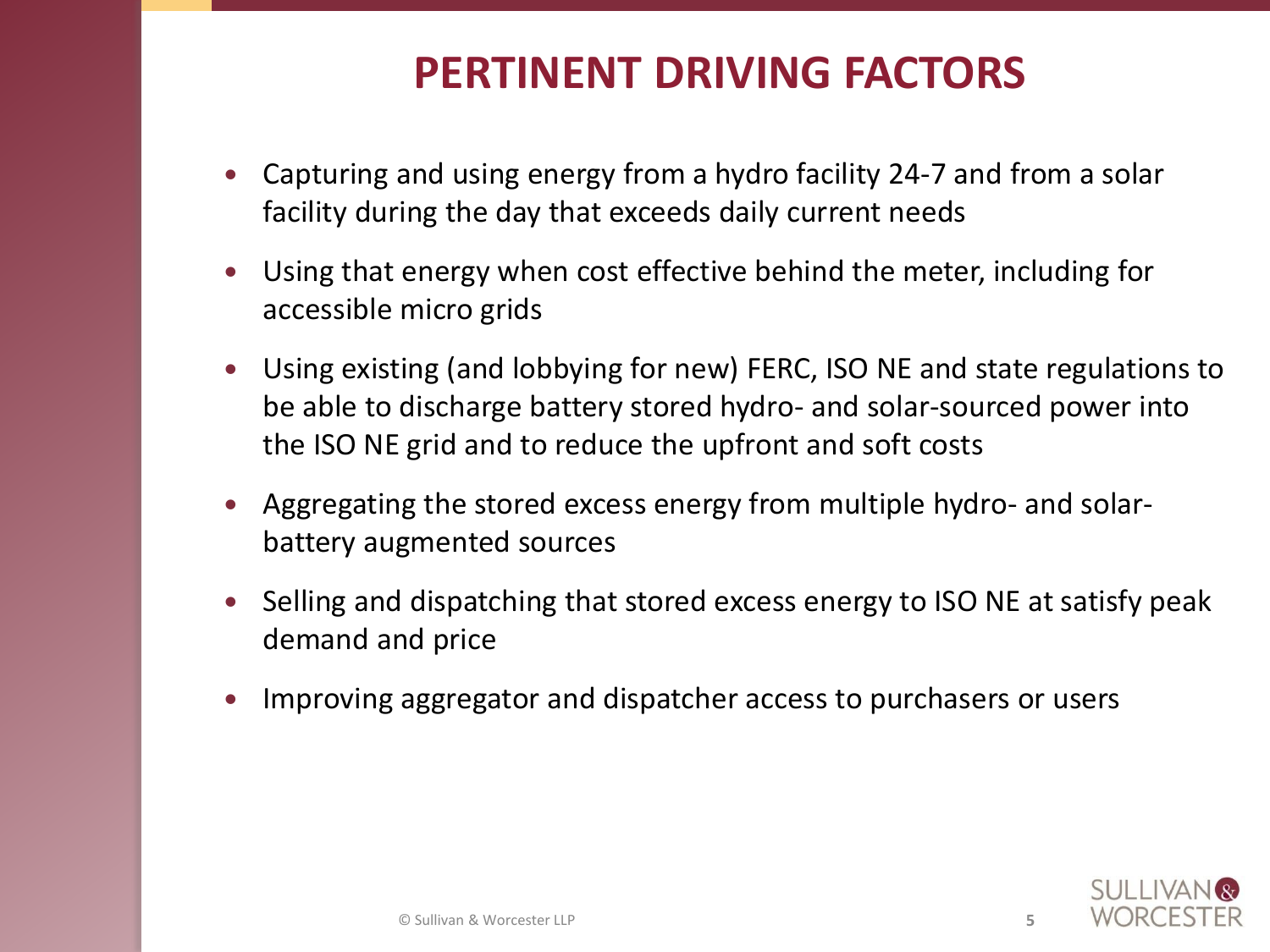### **PURCHASERS AND USERS**

- 1. Landowner:
	- Off-grid and behind the meter consumption
	- Supplemented by grid supplied power: either to an aggregated facility tied to the grid or to a separate off grid facility as regulations require
- 2. Micro-grid
	- for behind the meter use at peak power demand
	- need distribution network
	- possibly at an industrial site
- 3. ISO NE
	- Need aggregator, dispatcher and bidding protocol
	- Need grid able to accept energy aggregated from multiple entry points
	- Minimum bid needs to be lowered and permitted at peak demand

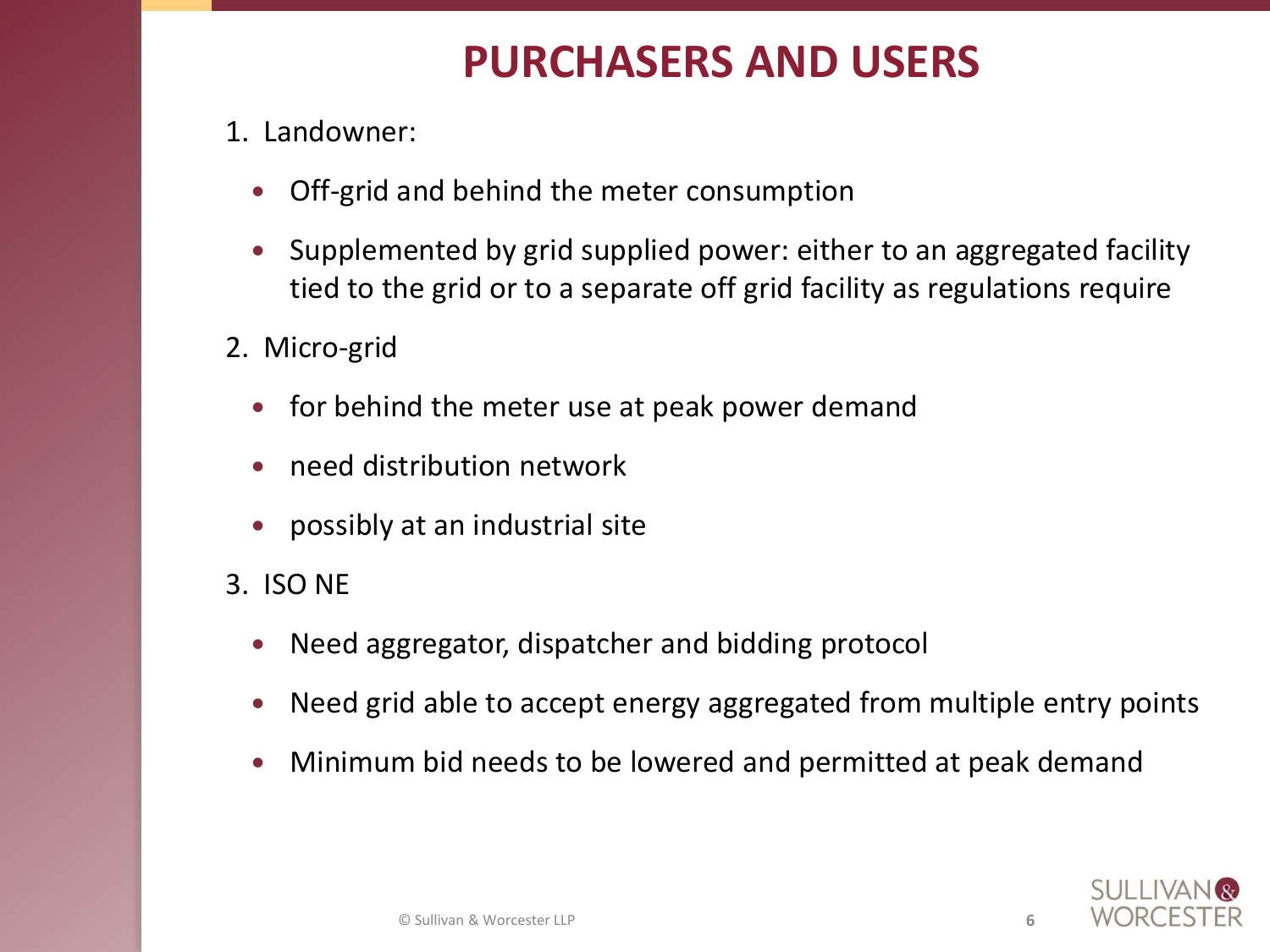# New England's potential non-powered dam (NPD) capacity (2012)

1.11 Terawatt hours per year 243 MW per:

An Assessment of Energy Potential at Non-Powered Dams in the United States Prepared for the U.S. Department of Energy Wind and Water Power Program OAK RIDGE NATIONAL LABORATORY April 2012 [https://www1.eere.energy.gov/water/pdfs/npd\\_report.pdf](https://www1.eere.energy.gov/water/pdfs/npd_report.pdf)

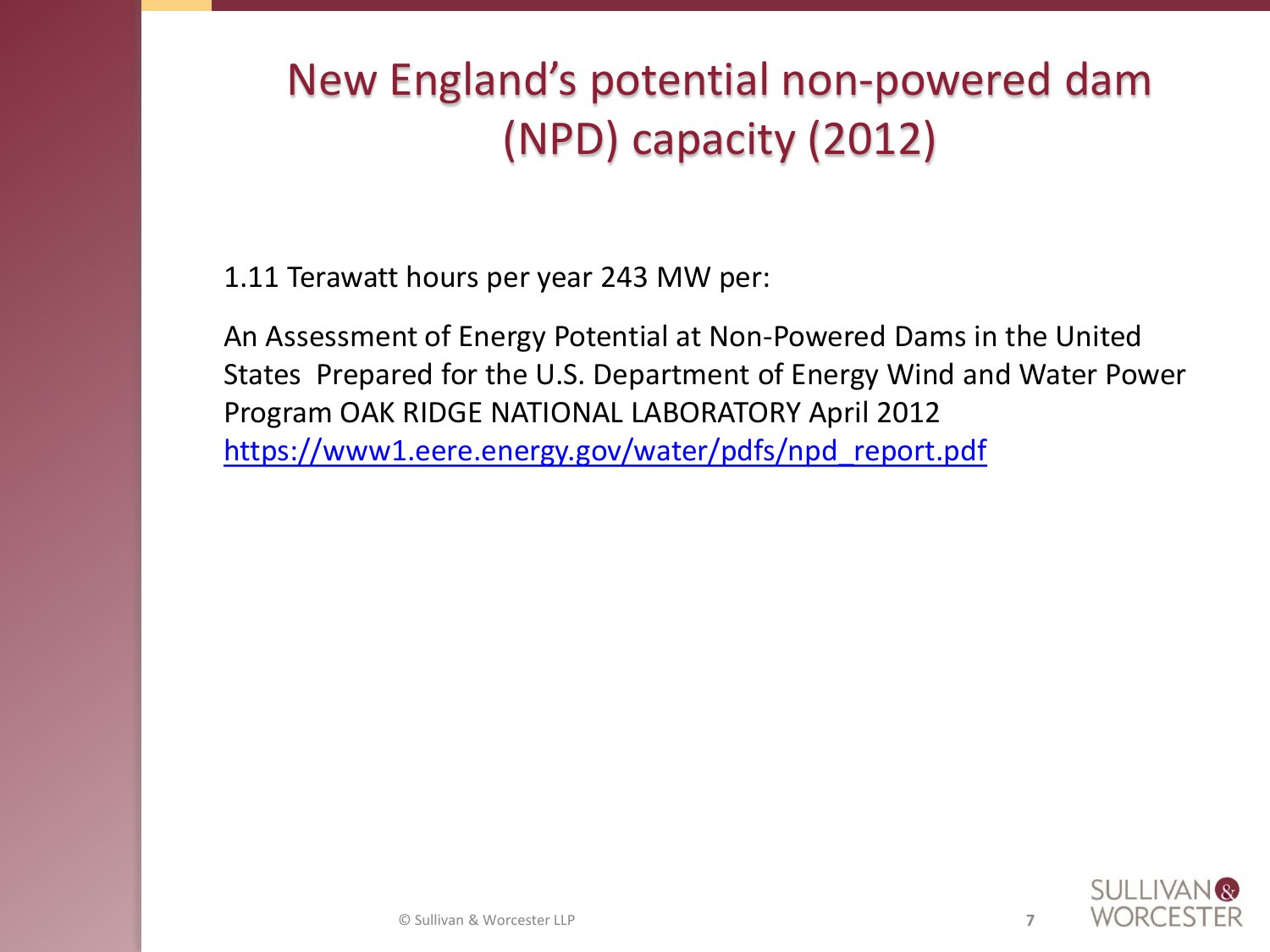# **MASSACHUSETTS HYDROELECTRIC (not Hydrokinetic) POWER**

Large Hydro: 30 or more MW Small Hydro: 100 kW to 30 MW Micro Hydro: less than 100 kw

#### [Hydropower -](http://www.masscec.com/hydropower-eligibility) Eligibility

- Facilities must be qualified for the Massachusetts Renewable Energy Portfolio Standard (MA RPS), or demonstrate a high likelihood of qualifying. The Massachusetts Department of Energy Resources (DOER) grants MA RPS qualification for Class I (new facilities) and Class II (existing facilities). See [MA RPS qualification applications](http://www.mass.gov/eea/energy-utilities-clean-tech/renewable-energy/rps-aps/rps-aps-sqa/).
- The applicant's facility must be licensed by the Federal Energy Regulatory Commission (FERC), have an order from FERC indicating that it is nonjurisdictional to FERC, or have a determination from FERC that it is a "qualifying conduit hydropower facility."